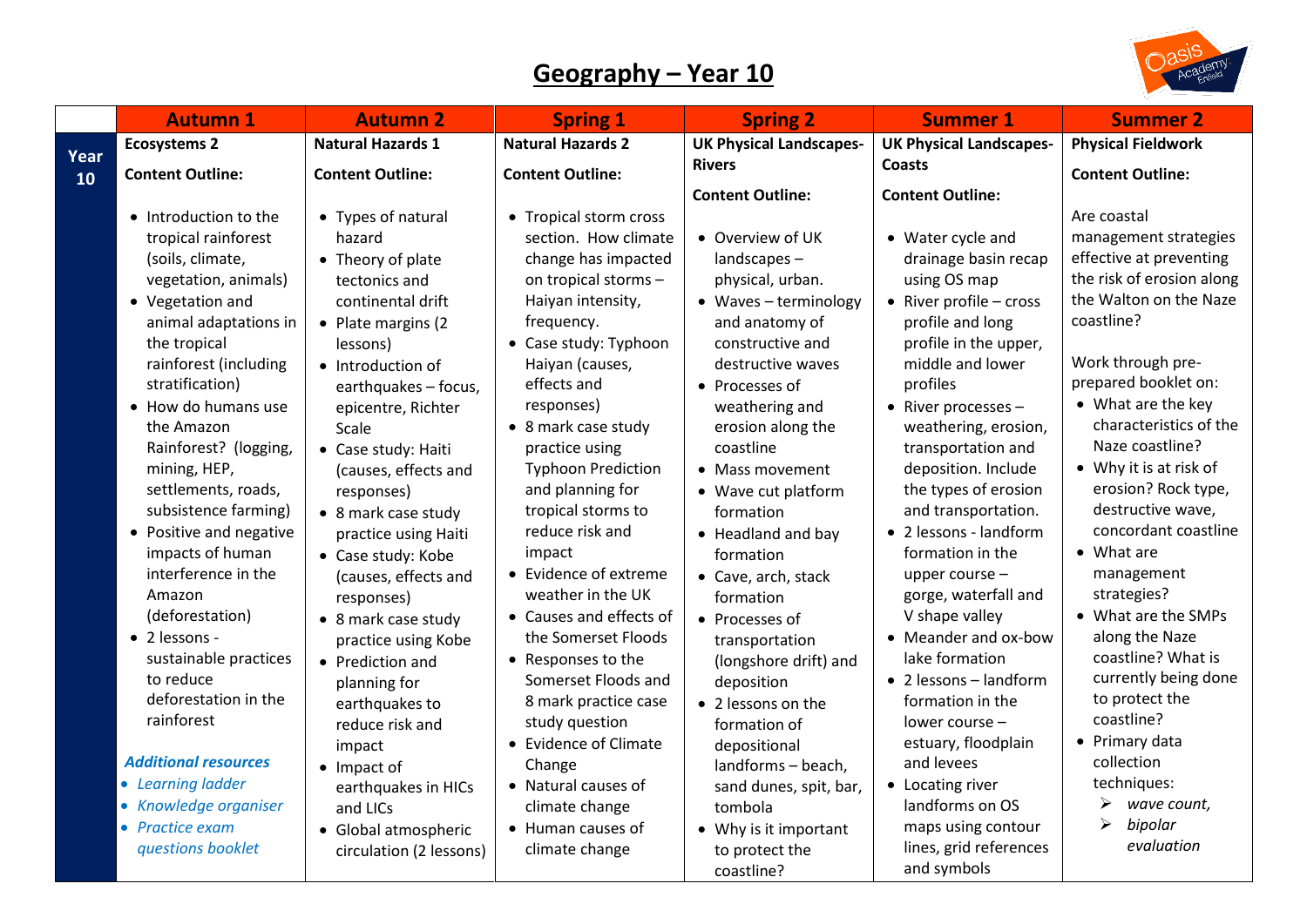| • What is a tropical<br>storm and how are<br>they caused?<br><b>Additional resources</b><br>• Learning ladder<br>• Knowledge organiser<br>• Practice exam<br>questions booklet | Mitigation and<br>adaptation against<br>climate change<br><b>Additional resources</b><br>• Learning ladder<br>• Knowledge organiser<br>• Practice exam<br>questions booklet | • Hard engineering<br>strategies<br>• Soft engineering<br>strategies<br>• Managed retreat<br>Case study: Happisburgh<br>(erosion and<br>management)<br><b>Additional resources</b><br>• Learning ladder<br>• Knowledge organiser<br>• Practice exam<br>questions booklet | • Reading storm<br>hydrographs. What<br>affects the likelihood<br>of flooding<br>(urbanisation,<br>vegetation,<br>deforestation, rock<br>type, gradient)<br>• Case study: social,<br>economic and<br>environmental<br>impacts of the<br>Somerset Floods<br>• Hard engineering<br>• Soft engineering<br>Case study: how did the<br>government respond to<br>the Somerset floods to<br>reduce the impact and<br>risk of future flooding?<br><b>Additional resources</b><br>• Learning ladder<br>• Knowledge organiser<br>• Practice exam<br>questions booklet | ➤<br>longshore drift<br>test<br>➤<br>cost benefit<br>analysis field<br>sketch<br>• Secondary data<br>collection<br>techniques:<br>flood risk<br>➤<br>mapping<br>• How is this data<br>represented? Graphs<br>and maps.<br><b>Fieldtrip:</b><br>When pupils return<br>complete a lesson<br>looking at the data<br>representation<br>techniques (graphs and<br>maps) used to show the<br>data collected. The<br>teacher pre-prepares<br>this for the students. |
|--------------------------------------------------------------------------------------------------------------------------------------------------------------------------------|-----------------------------------------------------------------------------------------------------------------------------------------------------------------------------|--------------------------------------------------------------------------------------------------------------------------------------------------------------------------------------------------------------------------------------------------------------------------|-------------------------------------------------------------------------------------------------------------------------------------------------------------------------------------------------------------------------------------------------------------------------------------------------------------------------------------------------------------------------------------------------------------------------------------------------------------------------------------------------------------------------------------------------------------|--------------------------------------------------------------------------------------------------------------------------------------------------------------------------------------------------------------------------------------------------------------------------------------------------------------------------------------------------------------------------------------------------------------------------------------------------------------|
|                                                                                                                                                                                |                                                                                                                                                                             |                                                                                                                                                                                                                                                                          |                                                                                                                                                                                                                                                                                                                                                                                                                                                                                                                                                             | They must learn it for<br>their exam in paper 3.                                                                                                                                                                                                                                                                                                                                                                                                             |